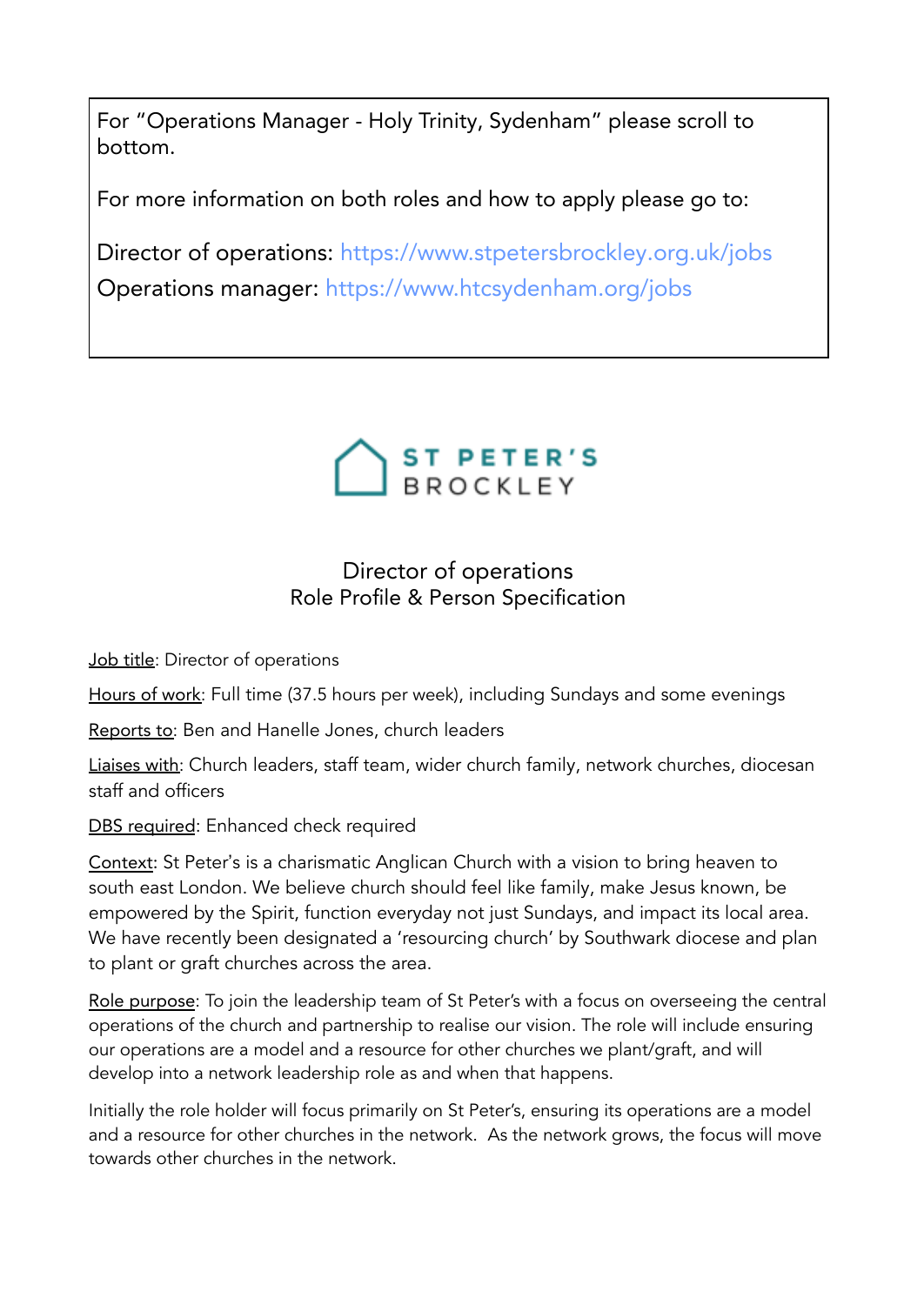This post is subject to an occupational requirement that the postholder be <sup>a</sup> committed Christian under part <sup>1</sup> of Schedule <sup>9</sup> of the Equality Act 2010.

### Key areas of responsibility

The profile below is not comprehensive, but aims to provide an overview of what the role will involve. The order in which these tasks are detailed does not reflect their respective importance. The role will be regularly reviewed with the role holder.

Wider Network:

- 1. Facilitate the logistical aspects of the church planting/grafting process (such as finances, governance, legal, human resources, buildings) to ensure vision and values led, effective and safe change processes
- 2. Oversee the operations of the developing church network/partnership
- 3. Ensure each church plant/graft has the required ops support to enable it to thrive, including by providing ongoing professional accountability to local ops staff
- 4. Ensure the network and St Peter's strategy is translated into the right operational plans and actions

St Peter's:

- 5. Develop, implement and oversee systems and operations to ensure smooth running of Sunday services and midweek mission and discipleship
- 6. Lead the management of finances to ensure the health and probity of the church
- 7. Develop and lead fundraising processes to ensure St Peter's is always financially viable
- 8. Oversee the maintenance, management and development of the St Peter's building(s), working with the facilitates manager
- 9. Ensure all church policies and activities are compliant with all relevant legal, statutory and Church of England requirements, and seen to be above reproach, including safeguarding
- 10.Oversee the communications and digital strategy of the church, including IT
- 11.Facilitate great people management and development for both staff and volunteers through the provision of best practice people management advice and development
- 12.Facilitate effective recruitment practices to ensure our goal of equality and diversity in staff and volunteer groups
- 13.Act as Secretary to the PCC

#### St Peter's ops team:

Leader and manage the following staff:

- 14.Ops manager to ensure the effective planning and execution of the annual church plan, ops plan and associated contracts
- 15.Church administrator to provide proactive, responsive, efficient and effective administrative services to support church life, and manage the church office
- 16.Production team leader to support high levels of production quality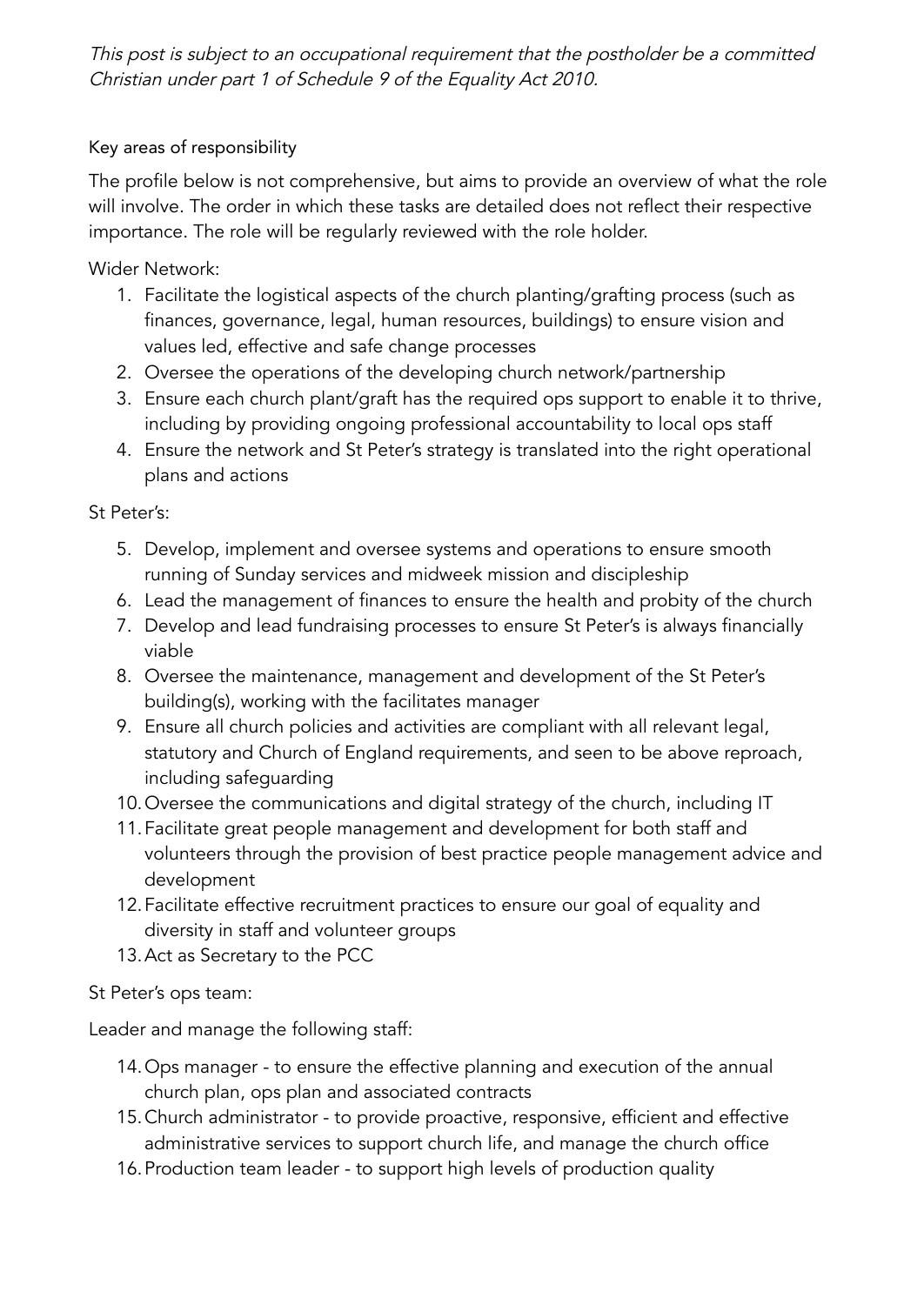- 17.Facilities manager to ensure the best use and maintenance of church buildings and spaces
- 18.Volunteers to support the welcome and hospitality teams and other teams to support church activities and ethos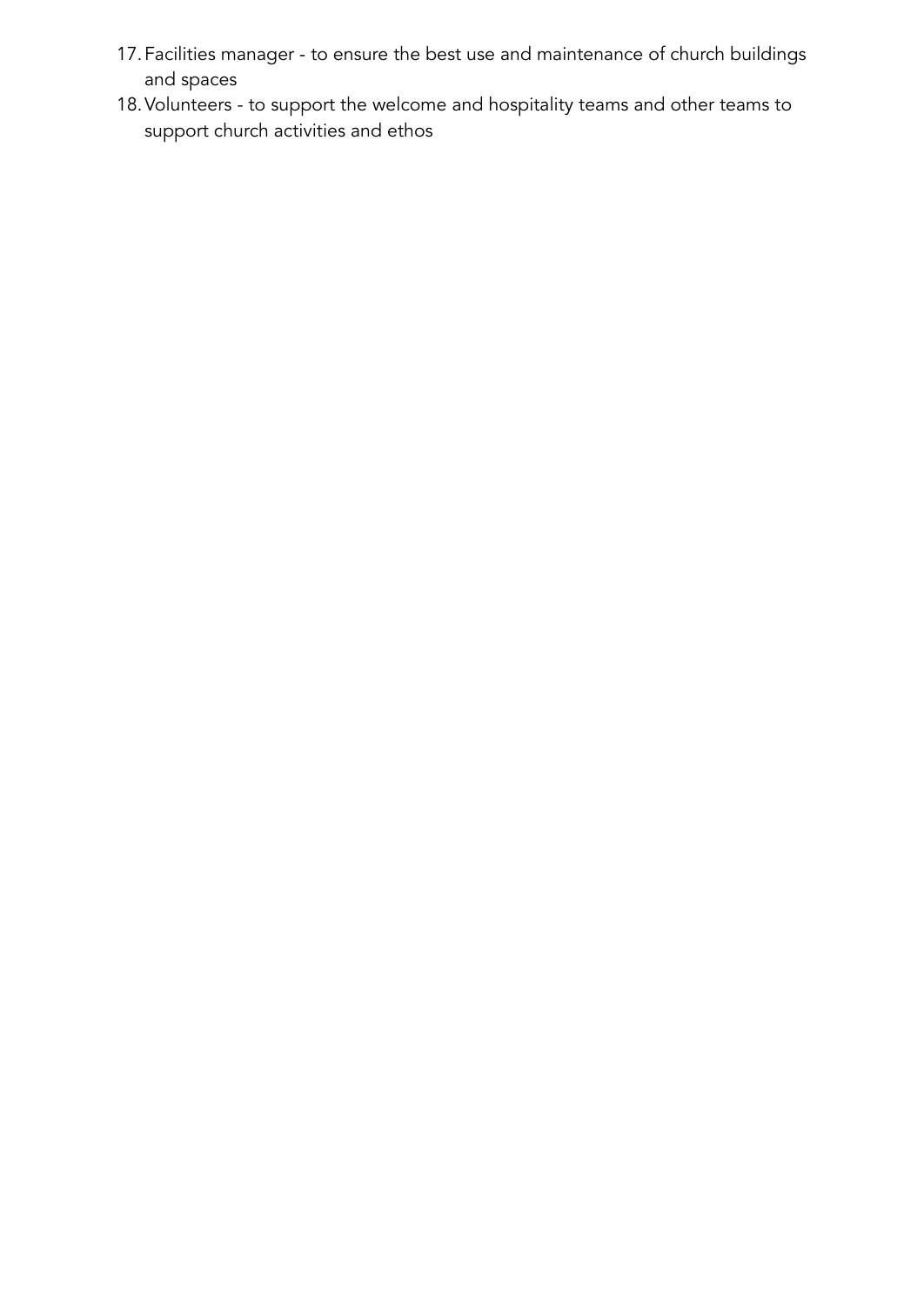## Director of operations Person Specification

#### Essential

### **Attributes**

- 1. Humble "I've got lots to offer, but it's always about the vision and the team, not me." Called to the St Peter's vision to bring heaven to SE London and plant 30 churches.
- 2. Hungry "Let's get stuff done."
- 3. People smart "I know how I impact others and can manage that well."

## **Experience**

- 4. Experienced in leading operations in a relevant church context or equivalent context
- 5. Involvement in change processes
- 6. Experience of leading and developing people staff, volunteers and other stakeholders

## Skills

- 7. Able to see the bigger picture whilst maintaining grip on detail
- 8. A self-starter able to work on own initiative, to identify problems and find solutions quickly
- 9. Able to prioritise competing demands
- 10.Excellent communication skills
- 11.Strong organisational skills
- 12.Able to manage processes within legal and other compliance requirements

## Faith

- 13.An active member of the St Peter's family or prepared to join the church
- 14.Committed to ministry in the power of the Spirit
- 15.Committed to growing the church through evangelism
- 16.Committed to church feeling like family
- 17.Committed to discipleship
- 18.Committed to every church in the network impacting their local area
- 19.Good character with servant hearted leadership style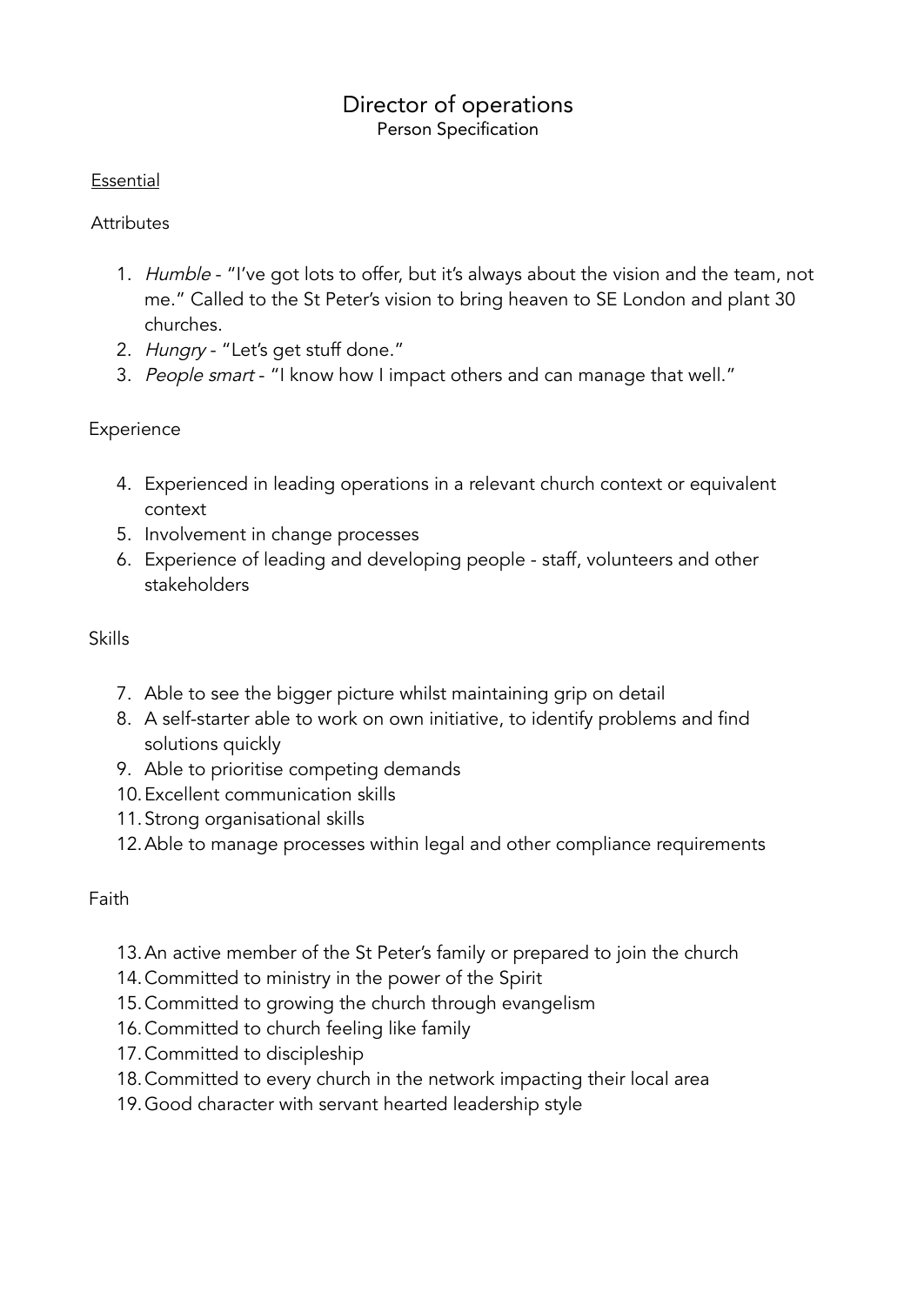### **Desirable**

- 20.Experience of facilitating church planting/grafting
- 21.Experience of leading change processes
- 22.Ability to lead in high compliance environments
- 23.Project management skills
- 24.Up to date on technological capabilities and its use within churches and relevant other context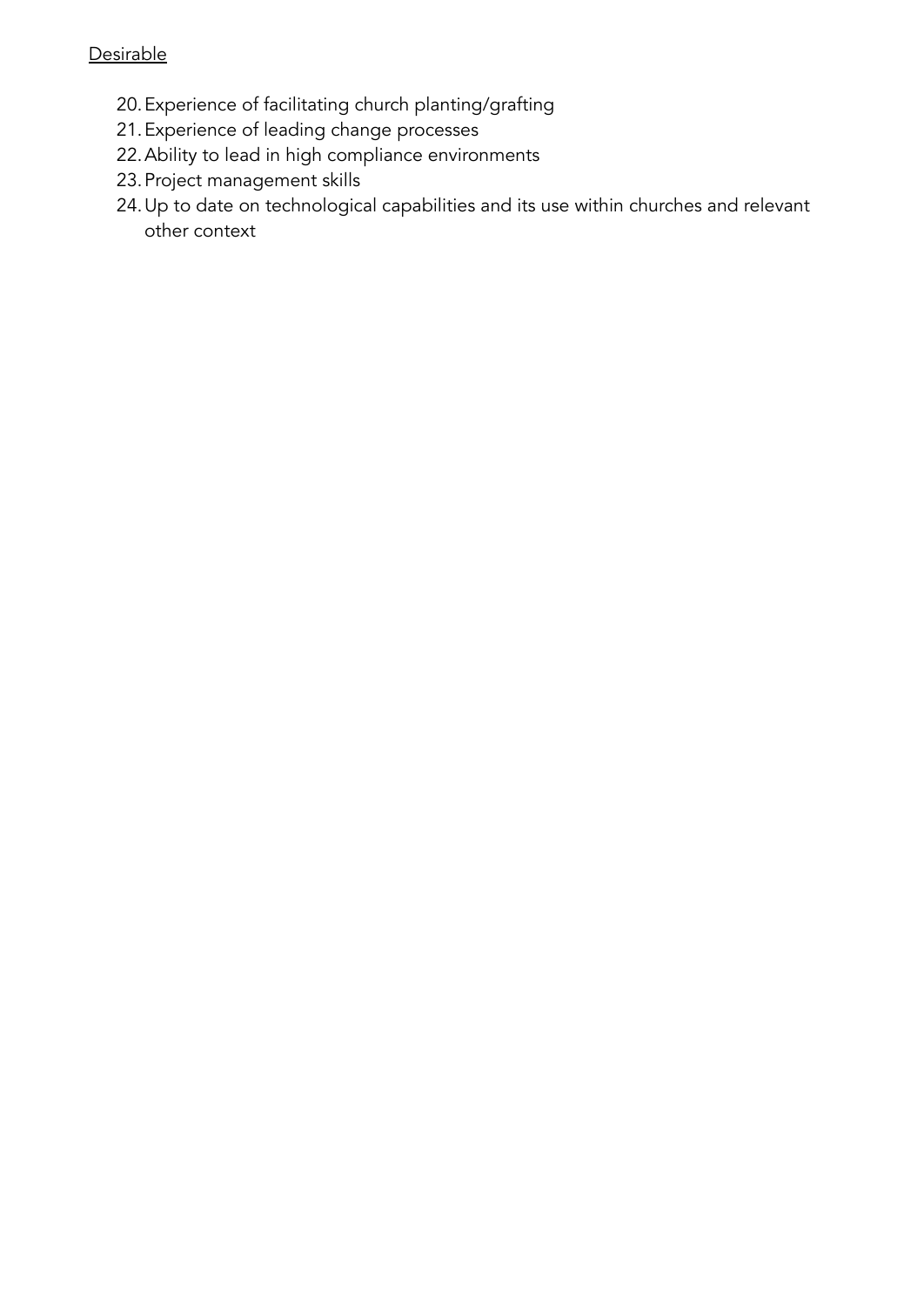

# Operations Manager Role Profile & Person Specification

Job title: Operations manager

Hours of work: Part time (20 hours per week over four mornings p.w., most Sundays and some evenings, based on full time hours of 37.5 hours)

Reports to: Ben Strain, Lead Pastor

Professional accountability to: Director of operations, St Peter's Brockley

Liaises with: Lead pastor, staff, PCC, wider church family, building users, St Peter's staff

DBS required: Enhanced check required

Context: Holy Trinity Sydenham is a 'Word and Spirit' Anglican Church with a heart to extend the love of Jesus and pursue the coming of God's Kingdom in SE London. With a new church leader recently appointed, we have a 'start up' feel as we are praying, working and partnering to see SE London transformed.

Role purpose: To be the church leader's right hand person to get things done and set the church up for health and growth. This is a pivotal role in the church's strategy for growth. HTS is developing a mutually beneficial partnership with St Peter's Brockley, and the role holder will liaise with the director of operations at SPB for professional accountability and support.

This post is subject to an occupational requirement that the postholder be <sup>a</sup> committed Christian under part <sup>1</sup> of Schedule <sup>9</sup> of the Equality Act 2010.

## Key areas of responsibility

Due to the rapidly changing and expanding nature of the church context, the profile below is not set in stone, and will be developed in line with emerging church needs and the skills, experience and interests of the role holder. The order in which these tasks are detailed does not reflect their respective importance.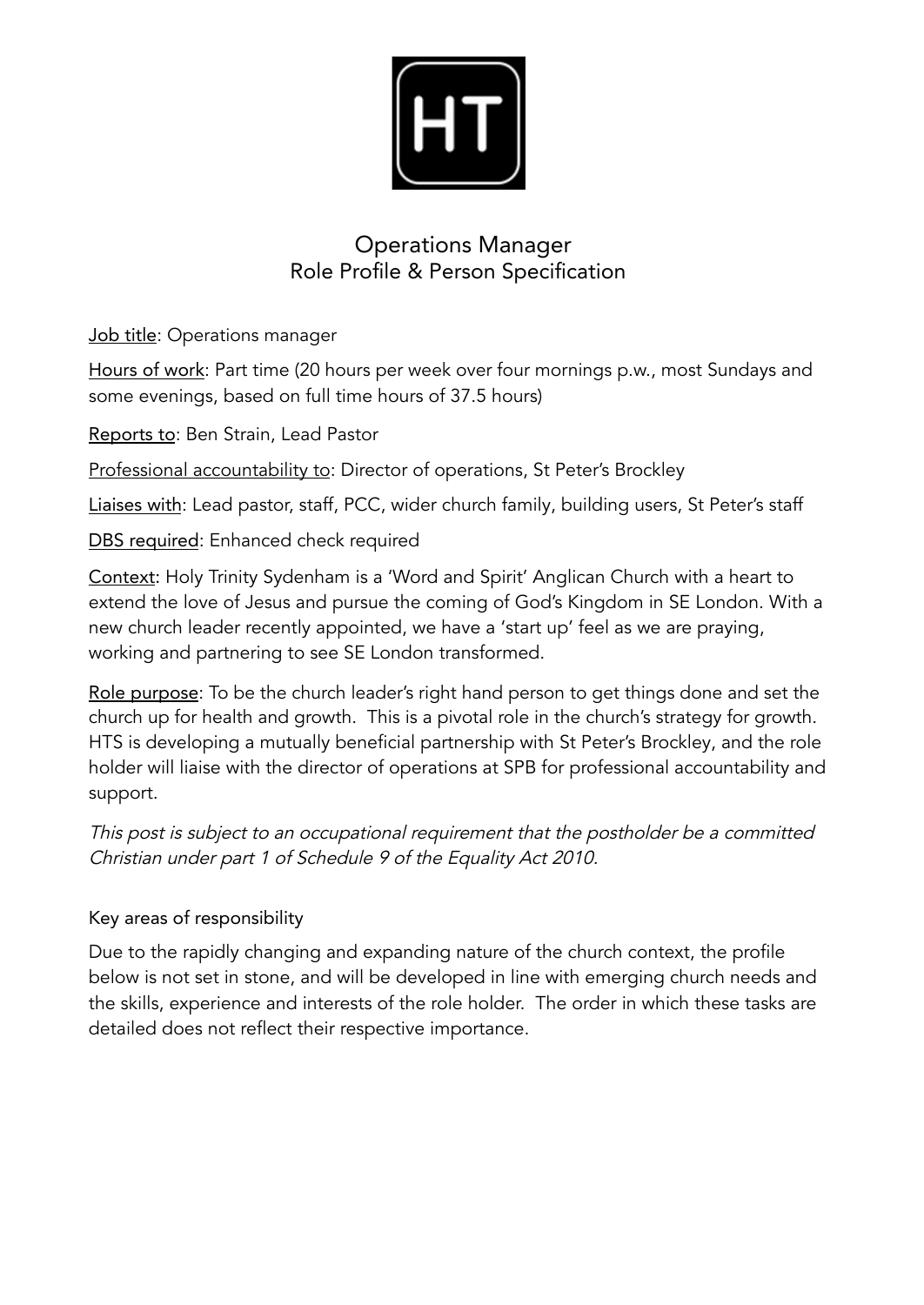## **General**

- 1. Managing church events
- 2. Oversight of Buildings and Contracts
- 3. Oversight of CCTV
- 4. Insurance
- 5. Licences
- 6. Oversight of Office and IT
- 7. Oversight of HR processes
- 8. Oversight of churchsuite
- 9. Risk Assessments
- 10.GDPR Compliance
- 11.Manage Hall Bookings and Hall use calendar
- 12.Health and Safety Management and Training
- 13.Electoral Roll oversight
- 14.General administrative support including weekly service rotas.
- 15.Act as PCC secretary

# Finance:

- 16.Using Xero for weekly processing
- 17.Uploading expenses / received invoices / order invoices
- 18.Sales invoicing
- 19.Counting and Banking Cash
- 20.Overseeing weekly giving platforms
- 21.Providing cash floats for events
- 22.Approving expenditure and making payments for staff
- 23.Working with Book Keeper to help create: Giving Reports / Management **Accounts**
- 24.Working with Book Keeper to maintain Fixed Asset Register